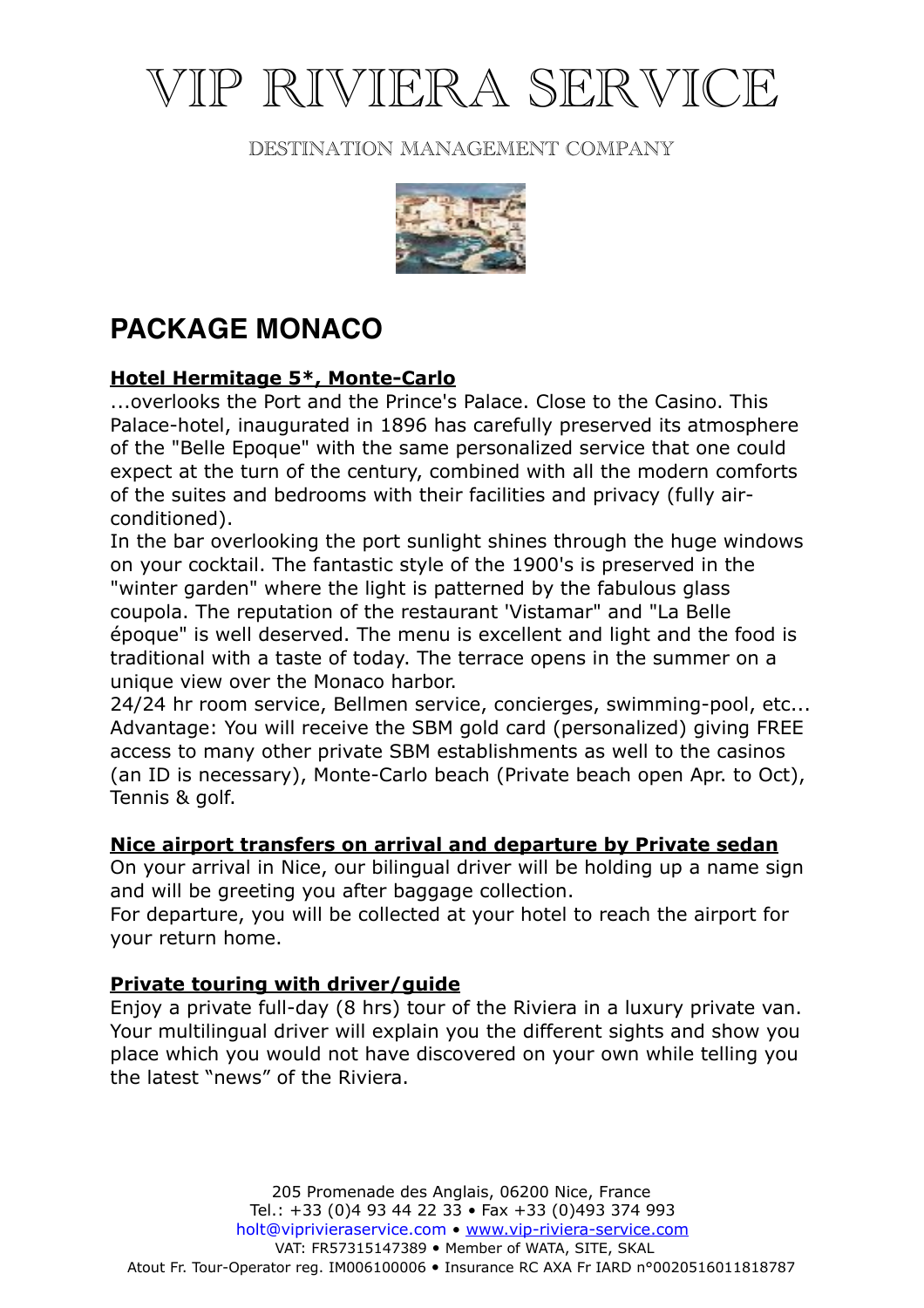#### Sample tour:

#### **French Riviera Full day excursion 08:30 a.m.**

- you depart from your hotel to discover NICE, capital of the French Riviera.

Then, going down the hill you will visit the famous FLOWER MARKET, in the old town. This is a wonderful place where flowers offer a dazzling picture, hundreds of flowers and plants species are shown. The tour continues along the 'Promenade des Anglais", a splendid palm tree line boulevard stretching 7 kms along the "Bay of Angels".

After Nice, you will go straight on to CANNES, where sightseeing is delightful. La Croisette is the sea front Promenade in Cannes, running the length of the town, starting at the old port of Cannes, which harbours both large and small boats, including hundreds of fishing-boats, and running along the bay of Cannes towards the new port, Port Canto.

Lunch at leisure in Cannes

Another 30 min. drive takes us to the medieval city of SAINT-PAUL which is built within space-shaped walls and standing over green terraces of vineyards, bougainvillea, mimosa and cypress - plus lots of recently-built villas. The walled feudal city, with arch and cannon pointing right at the visitor, was built by François 1st in the 16th Century as a defence against Nice and the Dukes of Savoy.

It has long been famous as an heaven for artists, writers and movie stars. Picasso, Matisse and Chagall have all lived and created there, while numerous European stars and starlets call it their home. However, its notoriety has not detracted from its simple beauty and charm. People come to pay homage to its majestic Gothic church; its numerous sidestreets are quiet and clean. Craftsmen, such as olive-wood carvers, rope makers, weavers and silk painters sit working on doorsteps or in little shops.

Needless to say, the shopping is varied in the 40 little shops and 70 art galleries and it is not unusual to walk out unknowingly with an art piece that may one day become very valuable. Under the large plane trees of the "Place du Général de Gaulle", local people usually play a lively game of Pétanque (bowls): this is the typical outdoor bowling game played with leaded balls, in southern France.

Latest return at hotel: 6:00 p.m.